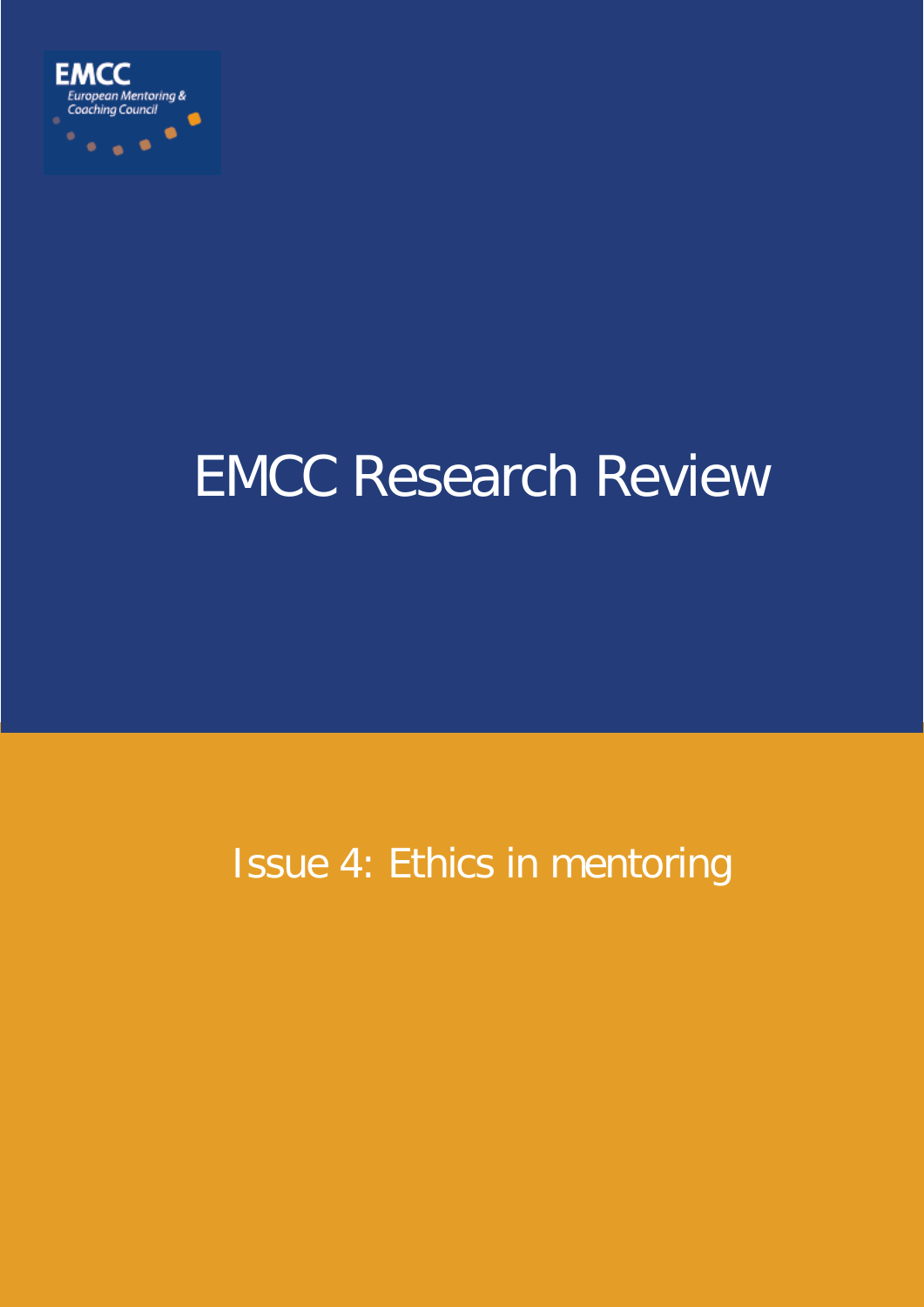

## **Introduction**

#### Dear Reader,

Having reviewed the positive effect on mentoring in the previous issues of EMCC Research Review, we are now going to dive into the dark side.

We start with an older study from Lillian Eby and colleagues who map out mentees' negative experiences in mentoring relationships. Their study offers an overview of what mentoring practitioners and mentor programme administrators should beware of.

We follow up with a study by Regina O'Neill and Daniel Sankowsky who draw on theories from psychotherapy to understand negative mentoring dynamics. In particular, they introduce us to the "Caligula phenomenon" and the associated concept "theoretical abuse". As we shall see, this is both an enlightening and controversial perspective, which prompts reflection about the nature of mentoring.

If a mentoring relationship abusive, theoretically or otherwise, then why do mentees not simply call the quits on it? This question is addressed in the final reviewed in this issue. The authors Hannah Burk and Lillian Eby make an important contribution, as they investigate mentees' perspectives on what drive them to stay in dysfunctional relationships. Their findings are of particular importance to mentor programme administrators, as they highlight the troubles associated with getting out of mentoring relationships.

I hope this issue of EMCC Research Review triggers reflection and continued discussions about the ethics of mentoring. Certainly, the importance of the topic cannot be overestimated.

> **Sincerely** Content writer Leo Smith, EMCC Denmark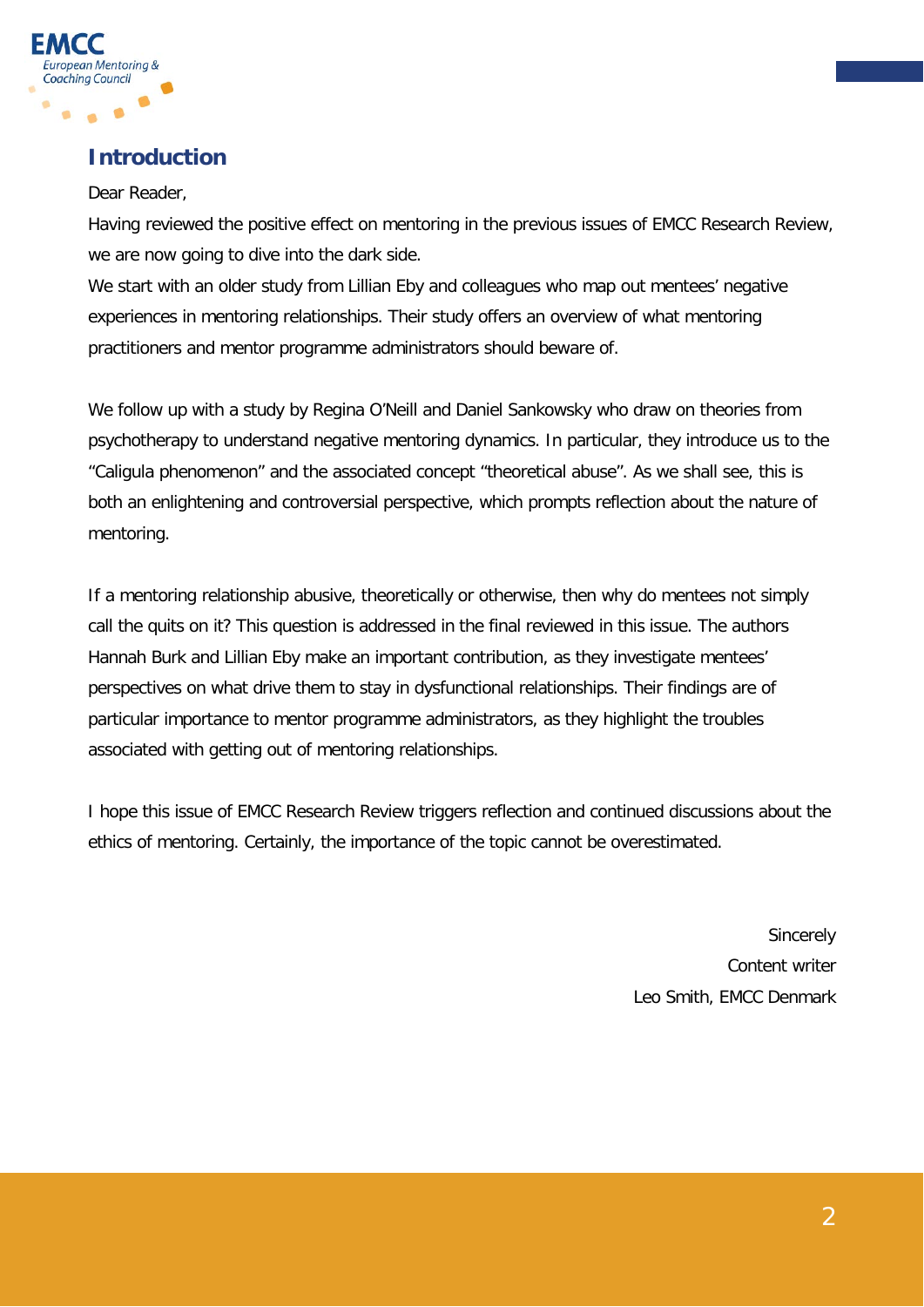

#### **Protégés negative experiences**

Study: The Protégé's perspective regarding negative mentoring experiences: The development of a taxonomy

By: Lillian T. Eby, Stacy E. MacManus, Shana A. Simon and Joyce E. A. Russell Published in: Journal of Vocational Behavior, 2000, vol. 57, pp. 1-21

#### **Introduction**

The study starts from the premise that intense personal relationships such as mentoring are bound to include both positive and negative experiences of smaller or larger magnitude. They stress that it is an oversimplification to label entire mentoring relationships as either good or bad, and that negative experiences do not signal the impending doom of mentor relationship – even the most positive relationship is bound to involve some negative experiences as well. With this backdrop, they set out to catalogue and categorise negative mentoring experiences as expressed by mentees.

#### **What did the researchers do?**

The research was conducted on a group of 156 mentees, 84 of whom had at least one negative mentoring experience. As several of the 84 individuals had more than one negative experience, the study ended up with 164 negative mentoring experiences in total. These were analysed and categorised into 5 meta-themes with a number themes in each.

#### **Main Findings**

Below I have summarised the meta-themes and themes:

#### Meta-theme 1: Poor match

- Theme a: Conflicting values
- Theme b: Different work-styles
- Theme c: Different personalities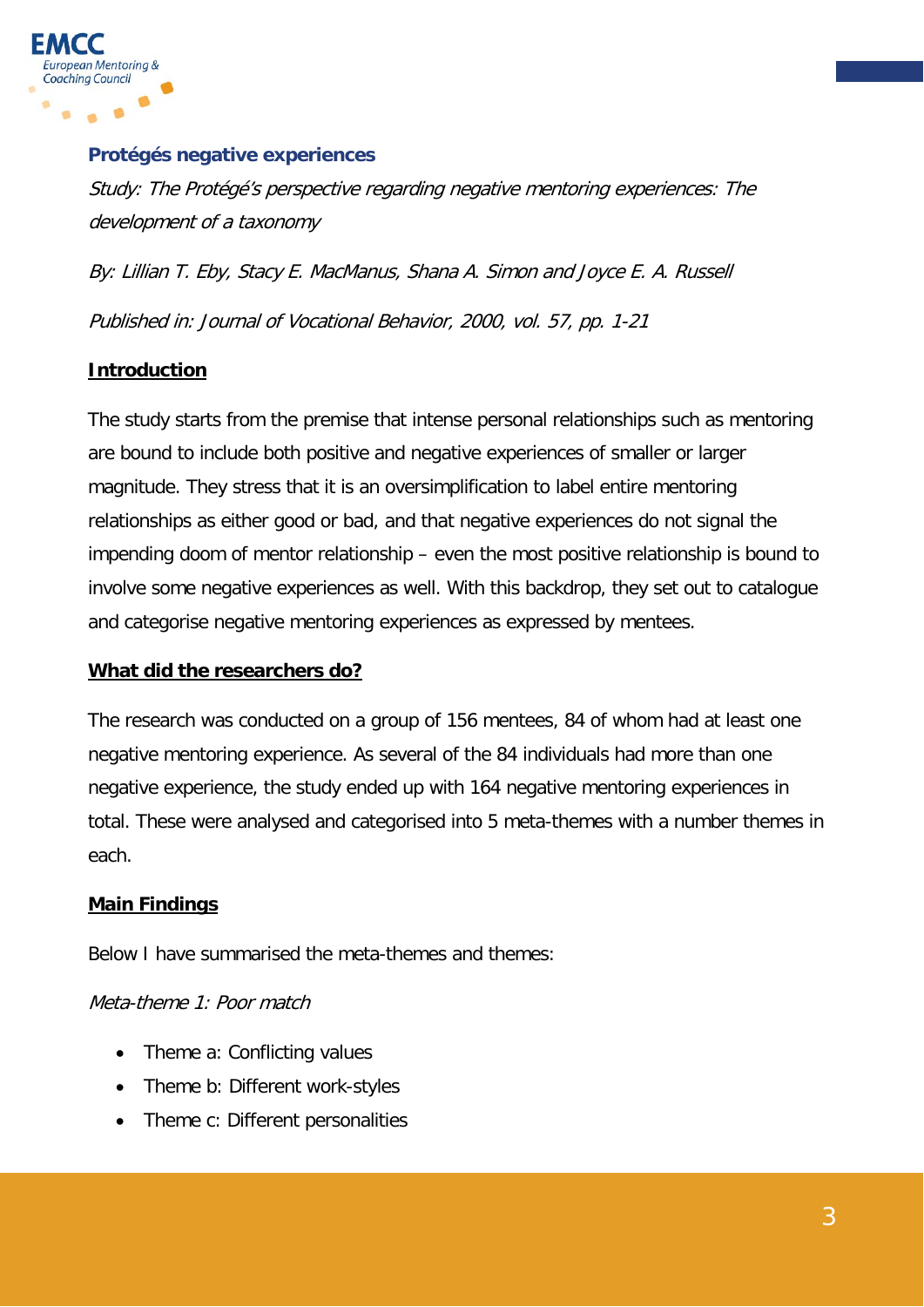

The findings pertaining to this theme illustrate that matching is important as poor matches foster negative experience. The findings shows the importance of a certain degree of similarity between mentors and mentees. However, it also prompts the question of what level of similarity is desirable. Certainly, a mentoring relationship can also gain from differences in personality and perspectives.

#### Meta-theme 2: Distancing behaviour

- Theme a: Neglect
- Theme b: Self-absorption
- Theme c: Intentional exclusion

The themes here revolve around a lack of commitment to the mentorship on behalf of the mentor. One could wonder why mentors exhibiting this type of behaviour, became mentors in the first place.

#### Meta-theme 3: Manipulative behaviour

- Theme a: Position power tyranny
- Theme b: Inappropriate delegation

Both these negative experiences seems to sound and look like poor leadership skills. The examples pertaining to position power tyranny include "pulling rank" and "managing by intimidation". The examples of inappropriate delegation include both not delegating enough and delegating everything including the tasks the mentor should do.

#### Meta-theme 4: Politicking

- Theme a: Sabotage
- Theme b: Credit-taking
- Theme c: Deception

These negative experiences seems to have a common root in Machiavellistic tendencies, in which the mentor uses the mentee to advance his/her own agenda.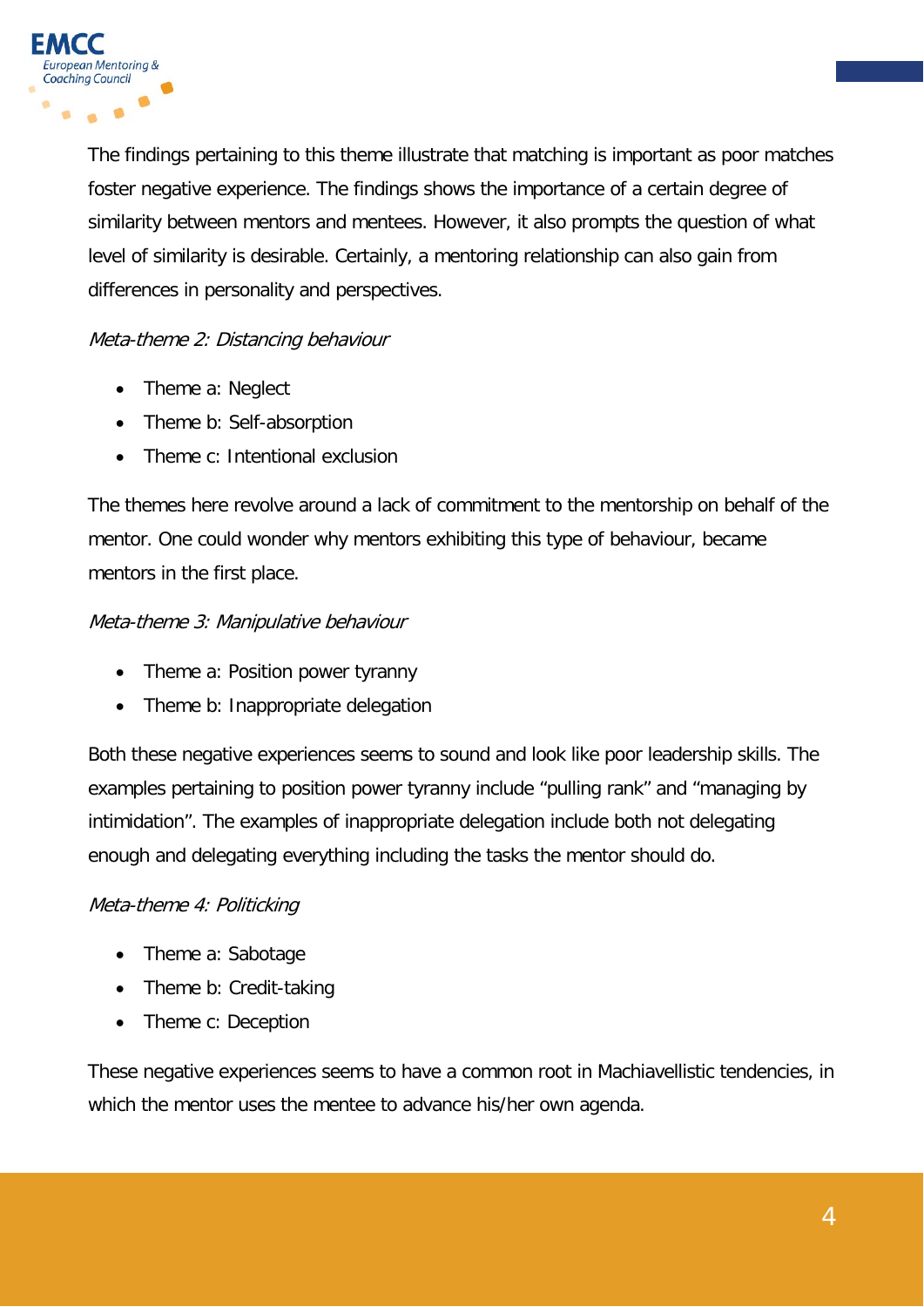

#### Meta-theme 5: Lack of mentor expertise

- Theme a: Interpersonal incompetency
- Theme b: Technical incompetency

The final meta-theme emphasises how important it is for mentor to be competent in interactions. Thus, negative mentoring relationships can emerge from lack of social skills, empathy, communicative abilities etc. However, being socially competent is not enough. A number of mentees pointed out that their mentors simply did not have the technical knowledge required to offer useful guidance. Thus, a combination of social and technical skills seem to be required.

#### **Why is this interesting?**

The study offers insight into the negative experiences mentees have had with their mentors, which in itself is interesting. It is also remarkable how frequent some of the negative experiences were. It is rather worrying that 12 % experienced tyranny, and that 16 % experienced neglect. This indicates the importance of selecting and training mentors properly. This is further compounded by the finding that 13 % experienced socially incompetent mentors.

#### **How can you put this into practice?**

One practical implication that seems to emerge from the analysis is that mentor programmes should be established with a clear purpose and a clear set rules. Problems pertaining to politicking and manipulative behaviour should be detectable with proper programme oversight.

Moreover, the study demonstrates the importance of the people involved. The match itself is notoriously difficult, but from the analysis, we can confidently say that some degree of similarity in terms values, work style and personality is necessary, although the degree remains uncertain. In addition, it would be useful to be quite careful when screening mentors both in terms of personality but also in terms of purpose more technical competencies.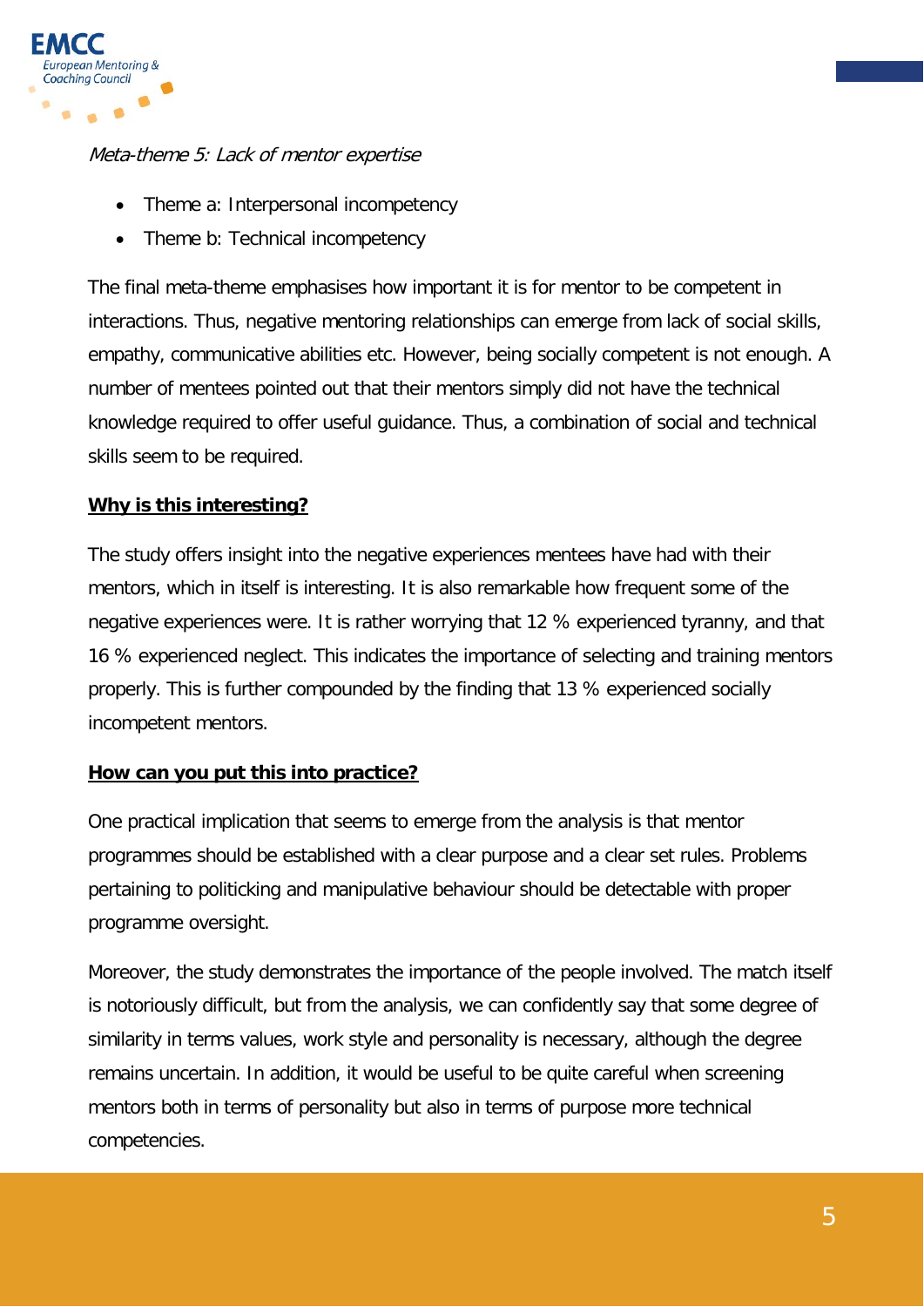

A final point to address is the importance of matching expectations. If mentees expect a technical mentor, but instead someone with no technical expertise but an interest in personal development, then he/she will disappointed.

In general, the study demonstrates the value of appropriate mentor programme management ensuring proper selection, matching, basic rules of engagement, and follow up.

#### **Drawbacks**

The study is of course one-sided as it focusses on the mentee's perspective. This means that it may sound as if the mentor is to blame for the negative experiences, which is not always the whole story of course. Obviously, in cases of unquestionably abusive mentor behaviour, there is no doubt, about whose "fault" the negative relationship is. However, when it comes to matching, it may the mentee who is narrow minded or biased. Also, we cannot know whether the disgruntled mentees simply had to high expectations of what the mentorship could bring. Moreover, a study by Tammy Allen and colleagues from 2009 investigated mentees' narcissistic entitlement, and showed that this was a significant predictor of mentees' negative mentoring experiences.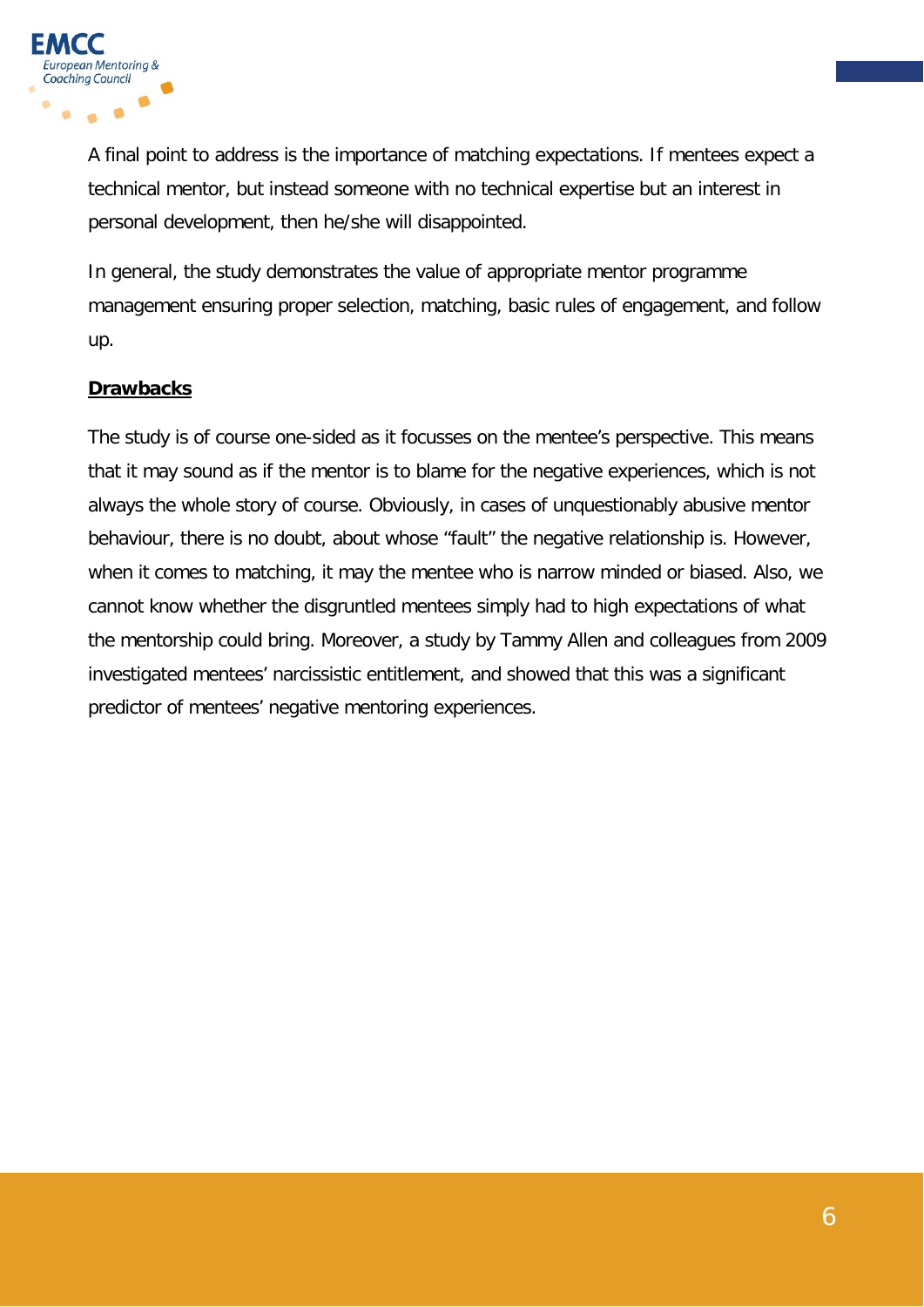

#### **The Caligula Phenomenon**

Study: The Caligula phenomenon: Mentoring relationships and theoretical abuse By: Regina O'Neill and Daniel Sankowsky

Published in: Journal of Management Inquiry, 2001, vol. 10, issue 3, pp. 206-216

#### **Introduction**

In this article O'Neill and Sankowski introduce the concept "theoretical abuse" as one of the dysfunctional actions that may occur in mentoring relationships. "Theoretical abuse" has its roots in the realm of psychotherapy and it occurs when mentors intentionally or unintentionally put their own interpretive needs ahead of the mentees'. In doing so, they essentially impose meaning on the mentee or simply fail to foster the mentee's independent meaning making thereby suppressing his/her effort to make sense of a situation. Deliberate theoretical abuse is essentially manipulation, but it can also be done inadvertently, for instance when a mentor gets overly enthusiastic about a subject or when the subject is within the mentor's work domain. In these cases enthusiasm and experience lead the mentor to push his/her meaning making through, forgetting about the mentees perspective.

#### **What did the researchers do?**

The article is a theoretical contribution to the field and does not dive into any empirics. Thus, the authors rely on existing literature when developing their points, and they do so pursuing three different topics. First, they explore theoretical abuse in relation to meaning making in mentoring relationships. Then, they look into responses to theoretical abuse, and finally, they go through the possible psychological consequences of theoretical abuse.

#### **Main findings:**

#### Theoretical abuse and meaning making

The researchers first explore meaning making pertaining to the mentor's motivation. They argue that mentor's motivation can be broadly categorised as altruistic, political, or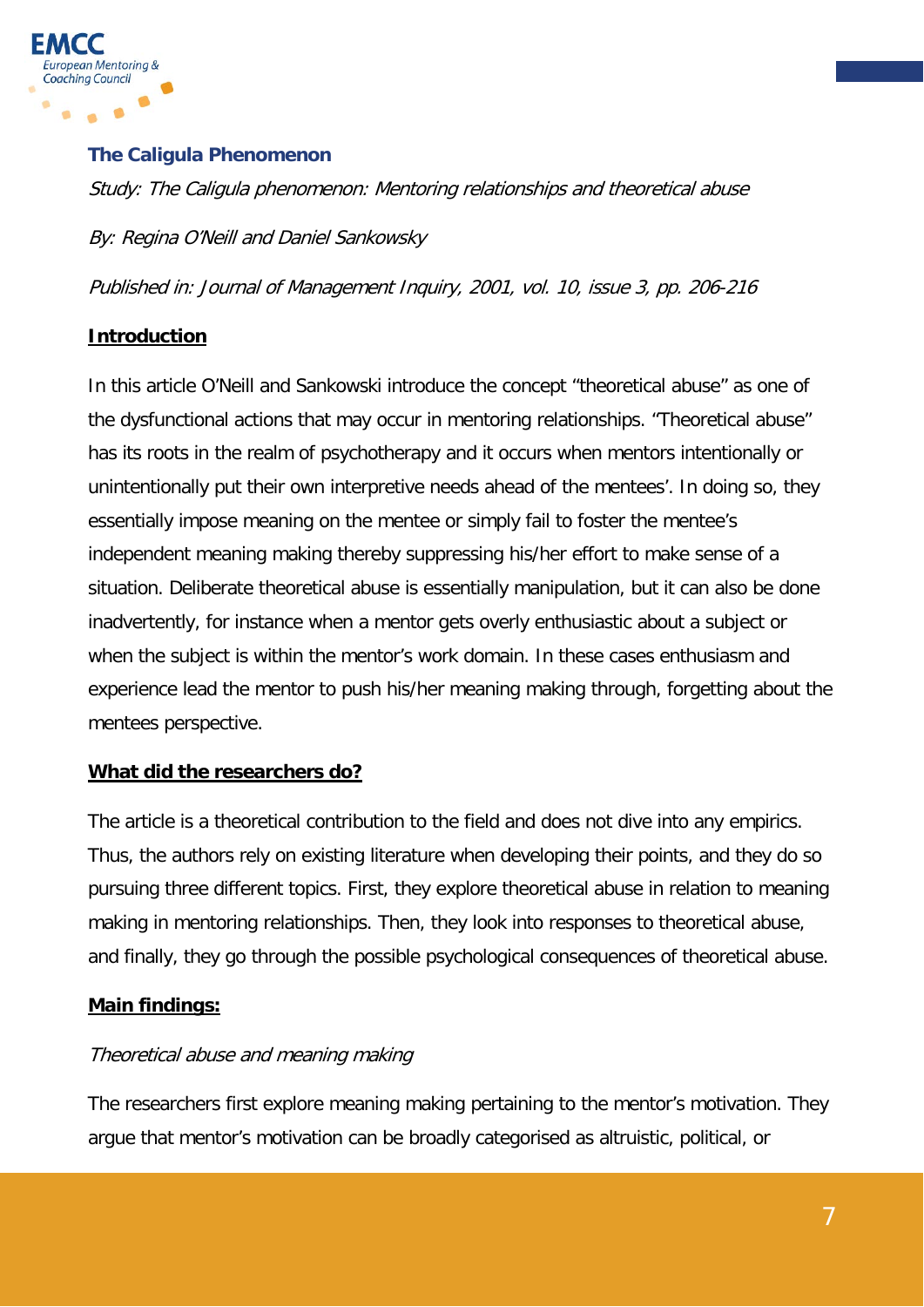

abusive. Theoretical abuse occurs when mentors attempt to supress mentees meaning about their motivation for mentoring. For instance, suppressing the mentee's perception of the mentor's political motivation would be theoretical abuse.

They then then dive into how theoretical abuse may pertain to mentoring behaviours. Imagine a mentor opening up doors for the mentee, what is typically known as sponsoring, with the partial aim of looking good themselves. If the mentee suspected this, and the mentor completely dismissed it, it would constitute theoretical abuse.

Finally, they look at theoretical abuse in relation to mentee growth. While mentee growth is arguably the main goal of any mentoring relationship, theoretical abuse could happen in this domain as well. Indeed is probably more likely to occur in this domain, in particular in its inadvertent form. A rather recognisable case would be the mentor imposing his interpretation of the mentee's readiness for a challenge on his mentee, without paying attention to the mentee's perception. This is a particularly pertinent issue, because mentoring also involves pushing mentees out of their comfort zone.

#### Response to psychological abuse

The authors distinguish between three types of mentee responses to theoretical abuse:

- 1. Contesting: The mentee maintain his/her own perspective
- 2. Complying: The mentee accepts the mentor's knowledge after some initial doubts
- 3. Colluding: The mentee fully accepts the mentor's perspective. Critically, colluding will normally entail that the mentee has not been aware that theoretical abuse has taken place

There will naturally be individual differences as to which type of people opt for which type of response. More insecure and agreeable persons will be less likely to contest, meaning that the risk of psychological abuse is larger.

The authors further elaborate on three contextual elements that influence mentees' responses to theoretical abuse. The common thread is that they increase the likelihood of complying and colluding responses to theoretical abuse.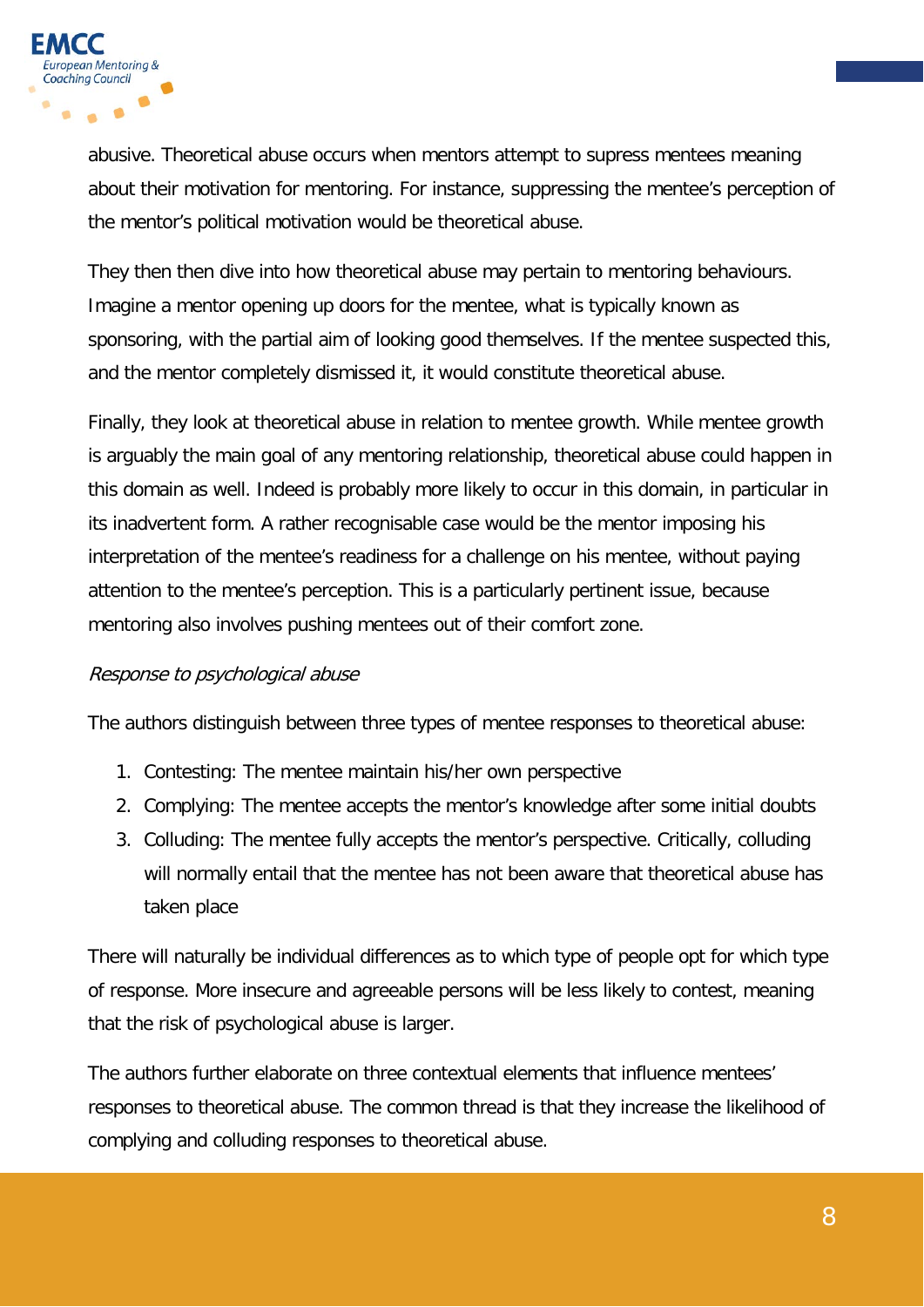

- 1. Formalisation of relationship: Formal mentorships may present a larger risk in terms of mentees experiencing theoretical abuse, however a well-managed formal mentor program could account for this by ensuring that the termination of the relationship is as easy as possible
- 2. Hierarchy: Differences in formal, hierarchical position can increase the vulnerability of the mentee. Mentors of superior organisational rank have a certain ethos that makes contesting responses to theoretical abuse less likely. In addition, they tend to have the power to have the mentee fired.
- 3. Power dynamics: The authors distinguish between three types of power dynamics particularly pertinent in mentoring relationships:
	- a. Symbolic status: Happens when the relationship resembles a child-parent relationship, which entails that the mentee strives to gain the mentor's approval
	- b. Expertise: Pertains not as much to actual knowledge and expertise, but rather to the constraining effects of projecting expertise.
	- c. Advocacy: Occurs when mentor are rhetorically gifted, highly persuasive, and charismatic

#### Psychological consequences of theoretical abuse

The authors point out that the consequences of psychological abuse can be rather serious, either way mentee should to it. Contesting could lead to the termination of the relationship and mentor retaliation. While unpleasant, these consequences are arguably less significant compared to the complying and colluding responses. One consequence is lowered mentee self-esteem, which is further exacerbated by the fact that mentees with lower self-esteem are more likely to collude or comply with mentor's theoretical abuse. This is coupled with feelings of being exploited. Moreover, they point out that this can lead to "learned helplessness" – the mentee internalises all failures and assumes they are failure a failure. This is particularly pertinent in relationships with narcissistic mentors, who have an ability to shift blame to others.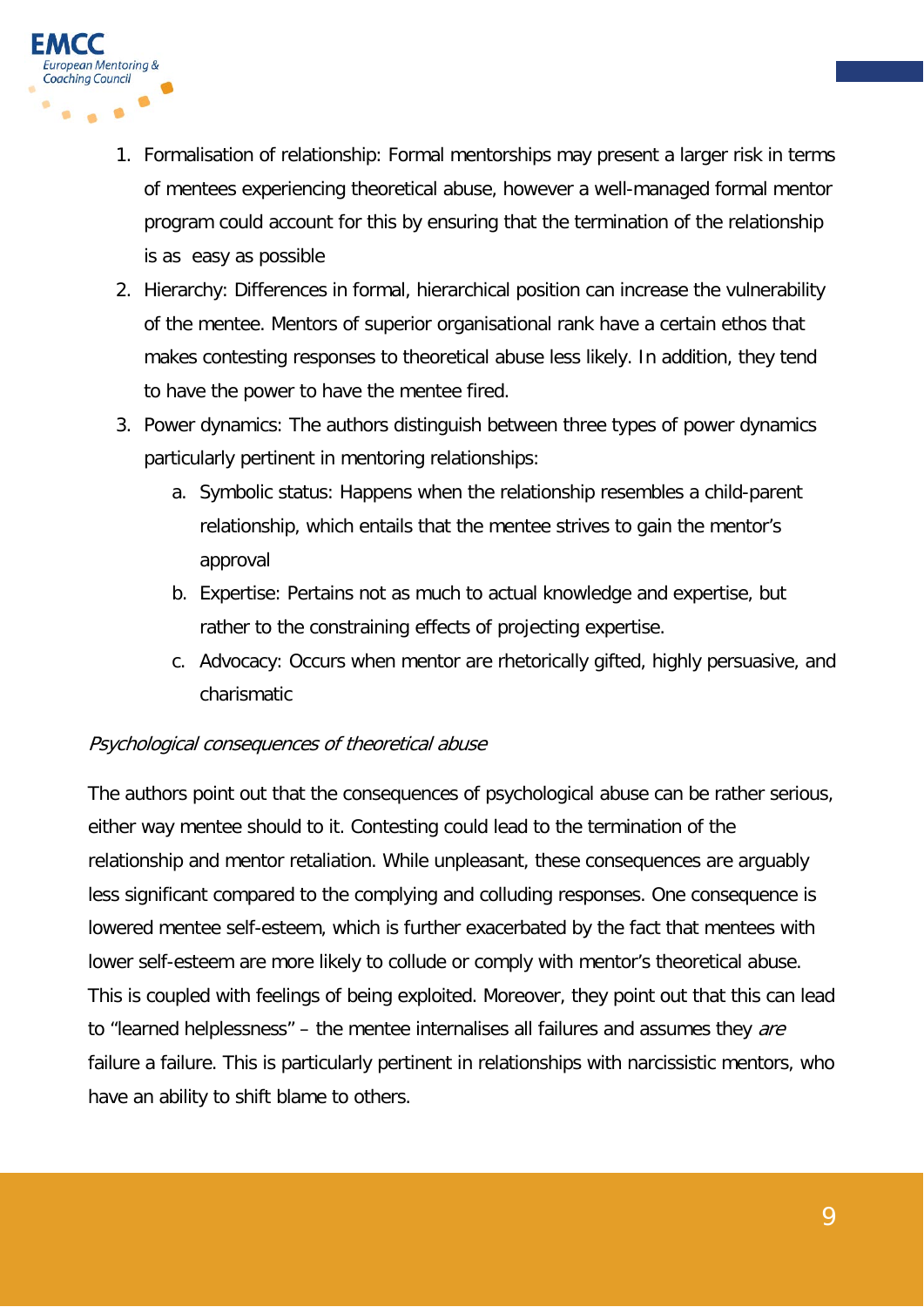

Finally, theoretical abuse is likely to discourage the mentee from engaging in mentoring relationships for obvious reasons.

#### **Why is this interesting?**

Theoretical abuse is an interesting topic because it causes reflection about mentoring practices. Assuming that most mentors reading engage in mentoring for benevolent reasons, the inadvertent aspect of theoretical abuse is particular valuable to consider. A mentor's passion for personal development combined with the power position built into the role may certainly give rise to elements of theoretical abuse. Knowing the concept is an important first step in preventing it from occurring.

The concept also highlight the importance of investing the proper amount of HR-resources in mentor program management. This goes both for proper mentor selection and training, but also offering support for mentees, who might feel they have no one to turn to in the organisation should they experience theoretical abuse. Finally, offering supervision sequences with mentors could help mitigate the risk of inadvertent theoretical abuse.

#### **How can you put this into practice?**

Anyone involved in mentoring reading this, can probably think of times when theoretical abuse has occurred at some point, mostly inadvertently I presume. A number of practical initiatives can be done to prevent theoretical abuse the two most apparent ones being:

- Mentor humility: Simply being aware of the power position implied by being a mentor is an important first step. Treating this position with humility implies being very cautious about imposing meaning onto mentees. Also being aware of the power dynamics, should make the mentor more attuned to the subtle means of resistance to theoretical abuse that mentees employ.
- Openly talking about it: As most theoretical abuse (hopefully) happens inadvertently, fostering a relationship in which it is fair game to talk it seems like a preventive mechanism. For example, the mentor could encourage the mentee to contest his/her opinions. Another example could be to agree that the mentee can openly say that he/she feels that the mentor is imposing meanings, also after it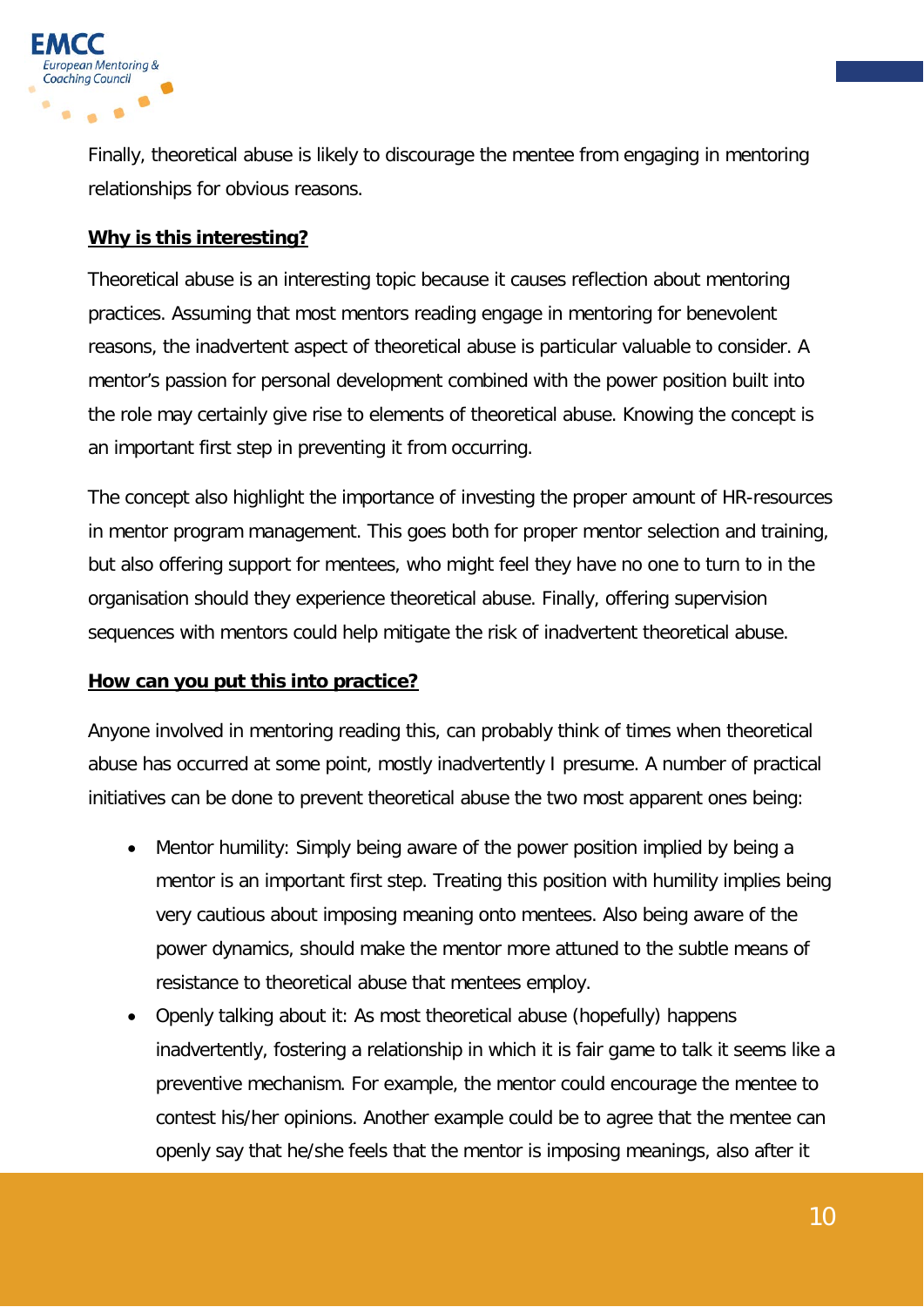

has occurred. Finally, the mentor should promise that either of these actions do not have negative consequences.

#### **Drawbacks**

The concept of theoretical abuse is rather difficult to handle in the everyday practice of mentoring, as it is not immediately visible when it taken place inadvertently. One can also readily imagine, how fear of theoretical abuse on the part of the mentor can lead to inertia, stalling progress in the mentorship.

Moreover, despite the usefulness of the concept, it is not going to change the behaviours of the dissocial mentors with narcissistic or Machiavellistic tendencies. It may however help the mentee beware if they are being subtly manipulated.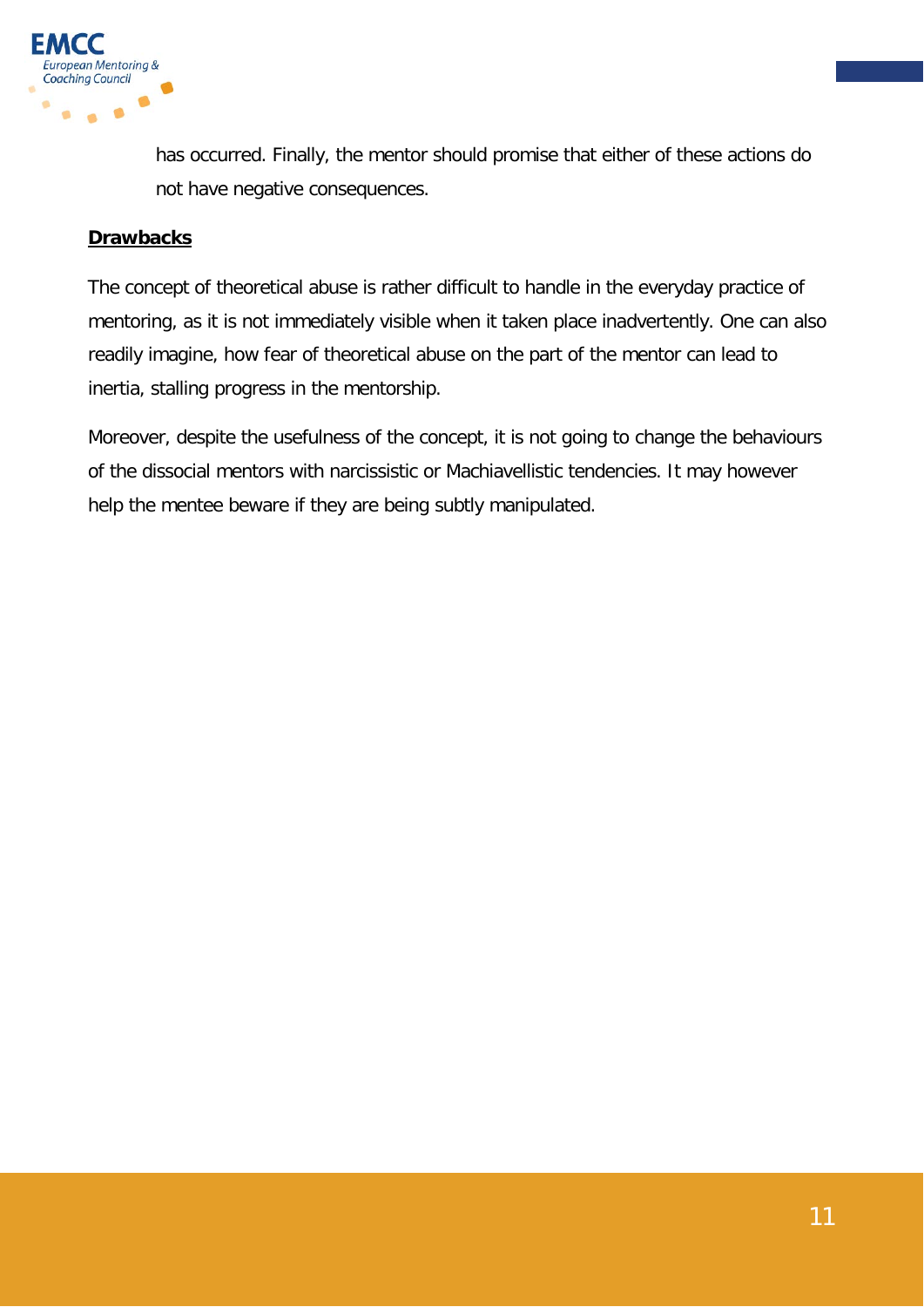

#### **Why do mentees stay in dysfunctional relationships?**

Study: What keeps people in mentoring relationships when bad things happen? A field study from a protégé's perspective

By: Hannah G. Burk and Lillian T. Eby

Published in: Journal of Vocational Behavior, 2010, vol. 77, pp. 437-446

#### **Introduction**

In this study, Burk and Eby investigate the remarkable question of why mentees stay in negative mentor relationships. The negative effects of dysfunctional mentorships are wellknown, and surely mentees must experience these first-hand. So why do not pack their things and leave?

#### **What did the researchers do?**

The researchers surveyed a total of 149 mentees currently in mentorships. The mentee were asked to which extent they had experienced a number of different negative experiences including: General dysfunction, mismatch, lack of mentor experience, manipulation, and distancing behaviour. They were also asked about two different reasons for not leaving: Perceived alternatives and fear of retaliation.

#### **Main findings:**

- General dysfunction, mismatch in the dyad, and lack of mentor experience increased intention to leave.

- On the other hand, manipulation and distancing behaviours had no significant impact on intention to leave.

- Perceived alternatives moderated the response to mismatch, so that when perceived alternatives were low, intention to leave is low as well. However, when the number of perceived alternatives is high, the intention to leave because of a mismatch is also high.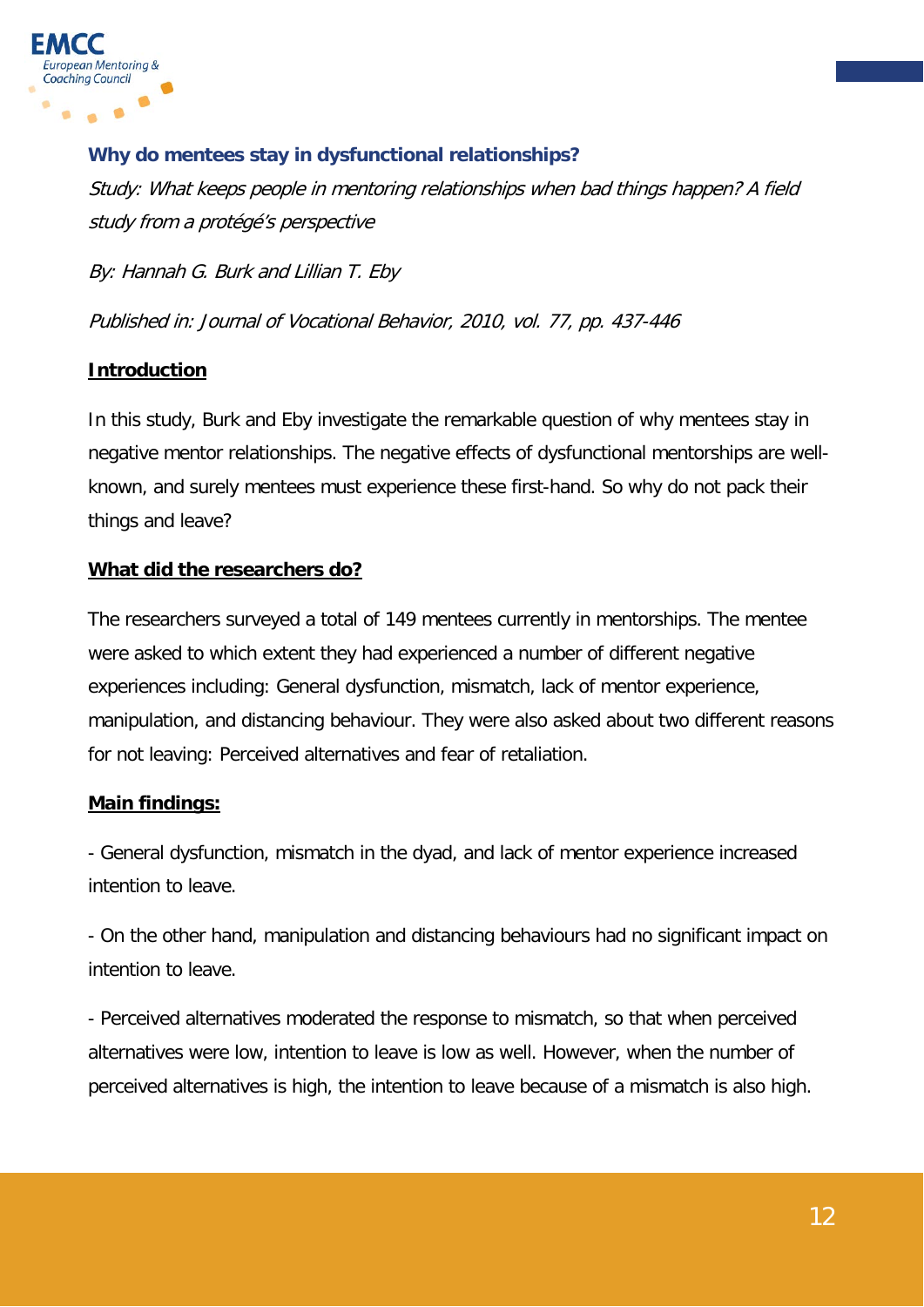

- Fear of retaliation moderates the response to mentor manipulation, so that when fear of retaliation is increases, the intention to leave due to manipulation decreases. When fear of retaliation is, the opposite effect is seen.

- Contrary to what one might think, when fear of retaliation increases, the intention to leave because of distancing behaviour is strengthened.

#### **Why is this interesting?**

The core question posed in the article is interesting, because it would be easy to assume that mentees in negative mentor relationships could just quit it and leave it behind. The study shows that it is not as simple as that. Therefore, it provides valuable information to mentor program managers, who should probably be somewhat more proactive when facilitating organisational mentorships.

Also, since most mentorships will involve both positive and negative experiences, it is interesting to see that negative experiences increased quitting intentions while holding the positive experiences constant.

#### **How can you put this into practice?**

The study indicates that lack of perceived alternatives and fear of retaliation may induce members to stay in negative mentorships, so how can this be avoided?

First, it seems like a good idea for mentor program managers to ensure that there always other mentor options available. Having done so, it is probably advisable to ensure that mentees feel free to change mentors. This leads on to a second point; mentees should never fear retaliation. In formal mentorships, this is the job of the program manager, however it may be more difficult to ensure in informal relationships.

#### **Drawbacks**

The study should not discourage anyone from participating in mentorships, although it demonstrates the risks of being caught up in a dysfunctional relationship, one cannot get out of. The benefits from being mentored generally outweigh the risks.